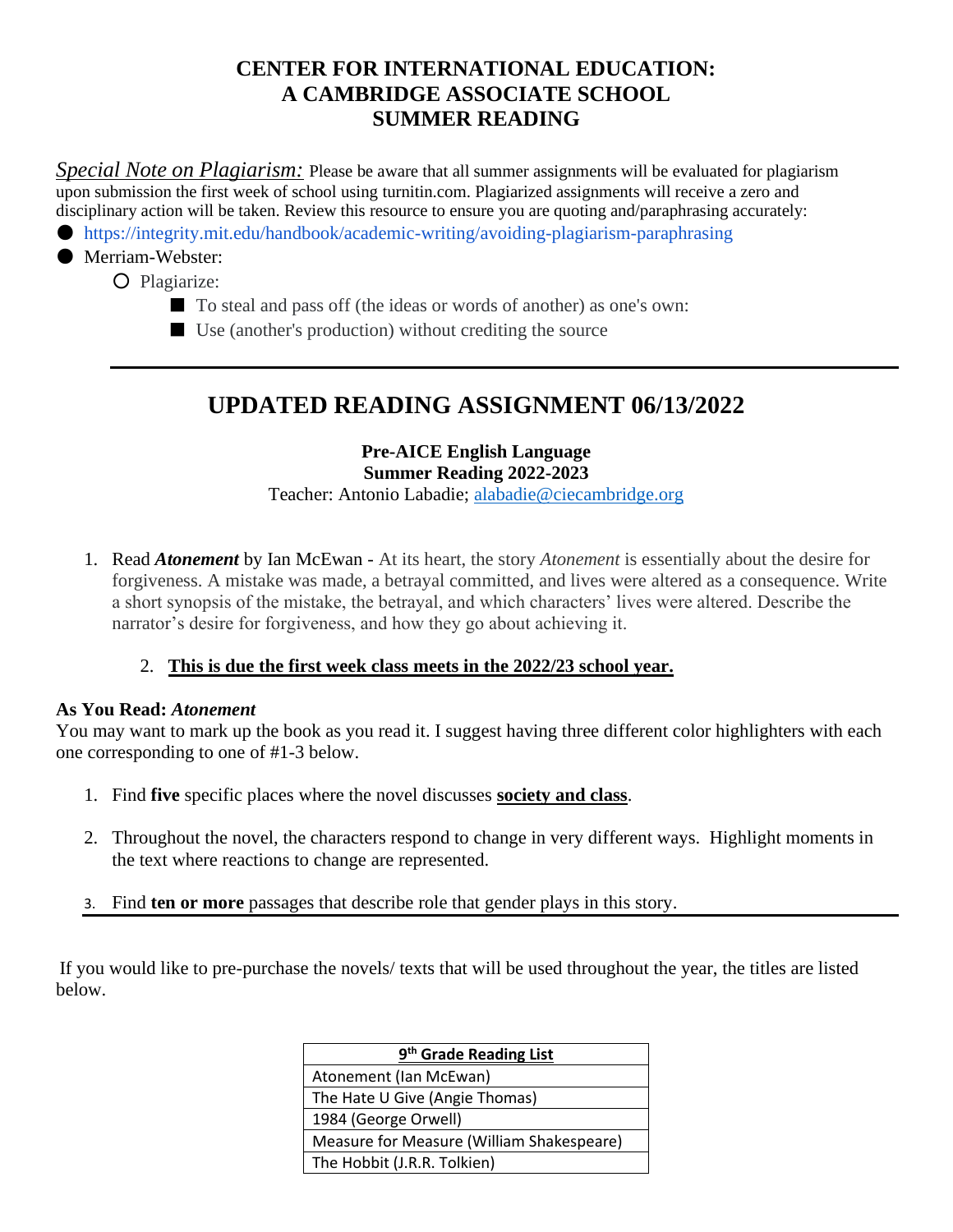# **For AICE English General Paper AS Level Students**

Teacher:TBA

**1.** Using your ciecambridge.org gmail accounts, add the following Google Classroom account by visiting the link below: https://classroom.google.com/c/MzIyMDcyNjIzNjU0?cjc=4veudzx **2.** In General Paper, you will learn to look at issues through multiple lenses in order to generate ideas about particular issues and understand an array of topics from different vantage points. For the summer, I would like for you to listen to five different podcasts that fit under each lens demonstrated below on the hand. Here is a list of podcasts that would fall under these lenses for you to choose from:

- a. Hidden Brain
- b. Invisibilia
- c. Radio Lab
- d. Serial
- e. Lore
- f. Stuff You Should Know
- g. Pop Culture Happy Hour
- h. Ted Radio Hour
- i. Here is a more exhaustive list:

[https://www.teachthought.com/education/50-of-the-best-podcasts-for-high-school-s](https://www.teachthought.com/education/50-of-the-best-podcasts-for-high-school-)tudents/ **3.** You will keep a Podcast log where you will write the name and episode of the podcast you listened to, a couple sentence summary of the podcast, how and why that podcast fits the lens you're placing it under, and then something you learned from it. Some podcasts may fall under multiple categories and that's okay. For example, the one in the sample entry attached could be scientific since it references specific research and interviews researchers but also social and cultural for the reasons journaled. Just select **one** category to journal it under. You have to listen to at least **five** podcasts, **one** from each category even if there is overlap, resulting in a total of **five** podcasts and five entries, just like your **five** digits on your hand! *Sample Entry*

- *1. Science and Technology:*
- *2. Politics/Government:*

#### *3. Environment:*

*4. Social/Cultural: Hidden Brain "Baby Talk" May 14th. This episode explores how babies communicate with babbles and noises before they have a command of spoken language. This podcast would fall under the lens of social and cultural since how babies are socialized and responded to varies by culture and is by definition social. I learned that even when babies seem as though they are babbling they are actually communicating and what they're trying to say is knowable according to researchers. I thought it was really cool that baby babble is an area of research.*

### *5. Media/Entertainment:*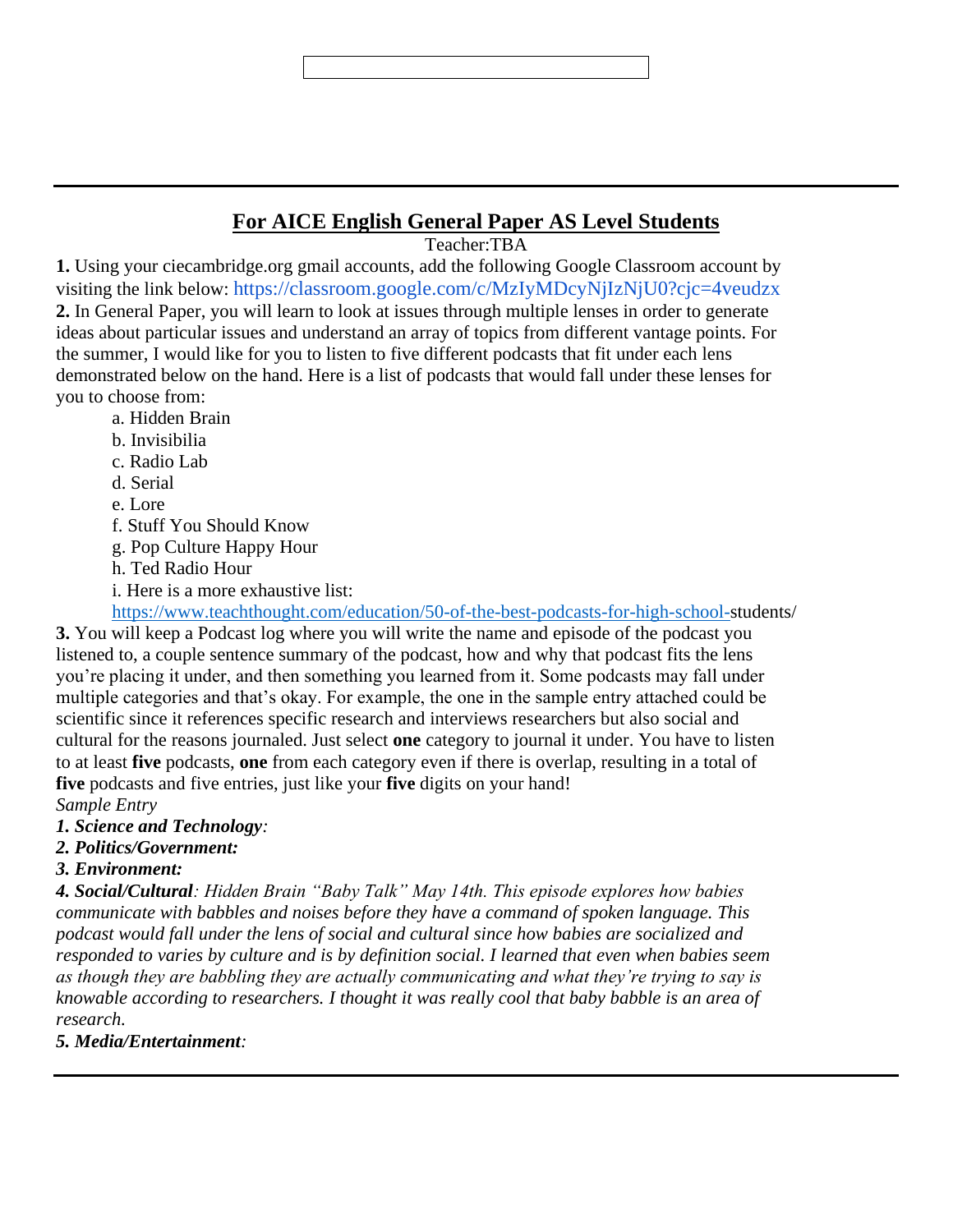# **For AICE English Language AS Level Students**

Teacher: TBD

**1.** Using your ciecambridge.org gmail accounts, add the following Google Classroom code to your account:

Google Classroom Code: **yc4qvrc**

Google Classroom: **AS English 2022-2023 - Summer Learning**

**2.** Complete all three assignments for descriptive, personal and persuasive writing.

#### **Assignment #1 - Descriptive Writing**

Read two of the following three options, and, for each of them, write two or three paragraphs that consider the types of literary devices (e.g. imagery, metaphor, connotation, irony) used by the author and the effects or meanings that he creates or shapes with them. Effects and meanings include mood, atmosphere, tension, suspense, humor, anxiety, tone, conflict, character traits, and theme.

A. Newspaper article, "At the End of the Ambulance Run," by Ernest Hemingway

B. Essay, "Why Don't We Complain?", by William Buckley

C. Excerpt from "The Color of Water," by James McBride

### **Assignment #2 - Personal Writing**

Read one of the following options and (a) create either a visual or musical work that you think expresses the personal experience of the narrator in the scene, and (b) write one page explaining why you think the extract created this image or music in your mind. The visual or musical work may use your original drawings or compositions, or existing pictures (e.g. from photographs or magazines) or existing music. The explanation must focus on how the author uses language in the excerpt to suggest the personal experience that you are trying to capture in your work.

A. Excerpt from "I Know Why the Caged Bird Sings," by Maya Angelou

B. Excerpt from "The Sum of Our Days," by Isabel Allende

### **Assignment #3 - Persuasive Writing**

Research and find examples of the following options (see a and b below) online, then try to write a similar review OR speech of your own. Your written piece should not be long, but it should be expressive. It's your chance to be heard!

A. play, film, restaurant, or book review

B. speech (political campaign, graduation, or issues, but try to expand beyond the usual)

# **Summer Work For AICE English Language A Level Students**

Teacher: Kara Goodman; [kgoodman@ciecambridge.org](mailto:kgoodman@ciecambridge.org)

# 1. Summer Learning will focus on **one** of the following:

### *The Power of Babel (***McWhorter***)* **ISBN: 006052085x** *Spoken Here* **(Abley) ISBN: 009946022x** *The Genius of Language* **(Lesser) ISBN: 1400033233** *The Art of Language Invention* **(Peterson) ISBN: 0143126466**

b. Students are not required to acquire a paper-copy of the text for the 2022-2023 school year. It is suggested that students acquire a copy during the summer to make annotation easier.

2. For the Summer Learning assignment, students should read and annotate their copies.

a. Annotate the Text: Students should focus their annotations on the aspects of language the text explores (history of language, language death, syntax, thought, etc.).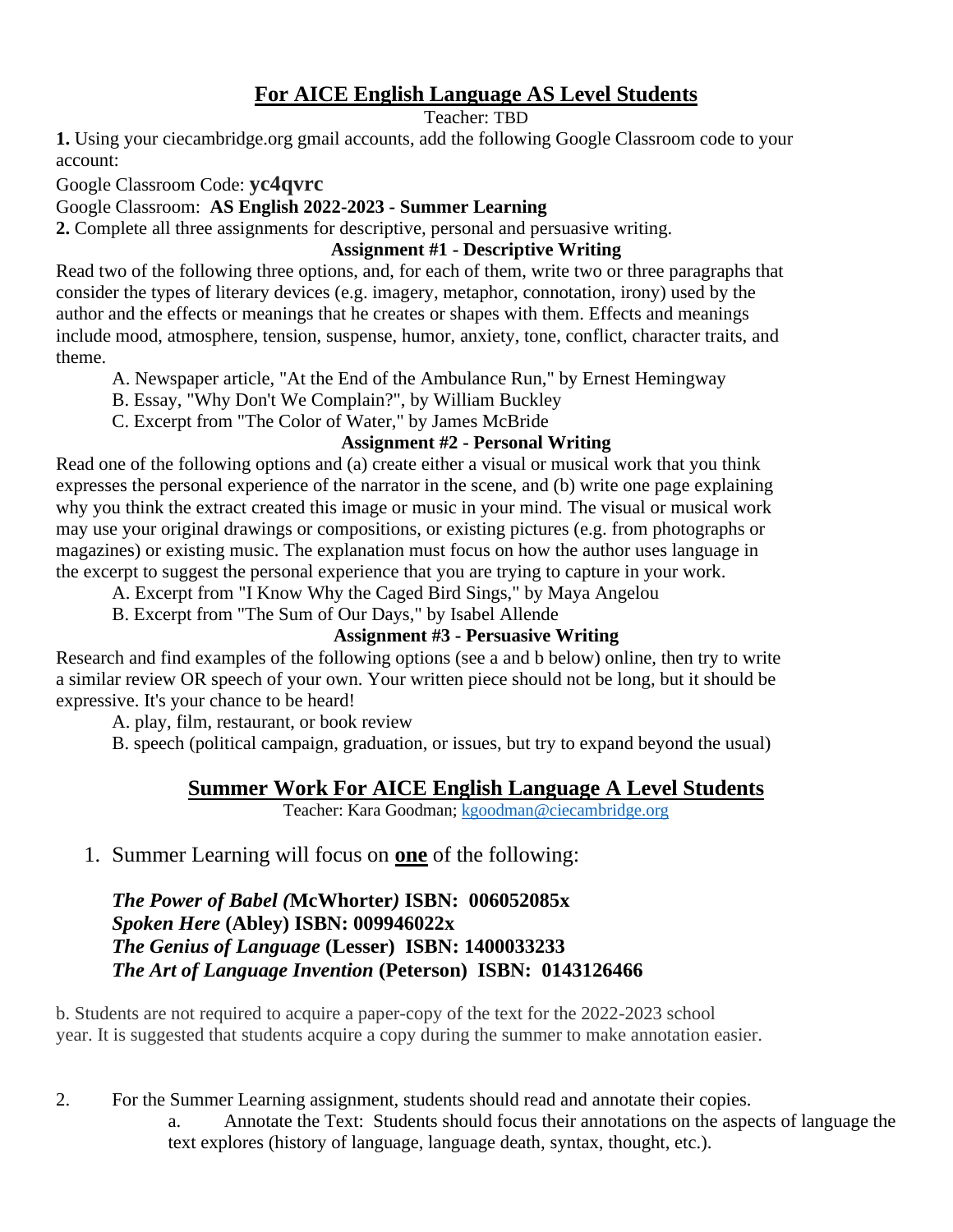- 1. Note: If you read online, create your own notes for submission, focusing on this new and important information about language.
- 2. You may use any style of note taking; the focus should be on the information.
- b. After reading, write a 3-5 page typed and double-spaced essay on the corresponding prompt:

With your newfound understanding of language, how has your own language developed within your lifetime, influenced your thoughts/perspectives, and become a tool that you wield? Additionally, what do you feel is the most important language information presented in the text and how does it apply to your own language use?

#### **Benefit of this assignment:**

Hopefully through this assignment, you not only find something engaging to read in the summer, but also gain greater insight into the concepts we will be covering throughout the course of the year. This will also be worth a **test** Grade in Quarter 1—an easy way to start the year strong!

Remember: You are only choosing **one** book to complete the assignment. The choice is yours.

**The essay must be your original work, reflecting specifically on the book you chose; do not plagiarize. If you use other sources, you must quote and cite appropriately. Plagiarized papers will receive zeroes and be subject to disciplinary consequences. Papers will be submitted online.**

When responding to the question, **focus on the whole of the novel, not just the first part.** Make sure to consider your examples carefully and develop your ideas fully.

Note: The content of the texts we will read and dissect in English Language A Level can be difficult to tangle with. Sometimes the texts depict uncomfortable situations explicit and implicitly with language that is occasionally profane. Students are expected to engage those moments with maturity and sensitivity

### **AICE English Literature AS Level Course**

Teacher: Antonio Labadie; [alabadie@ciecambridge.org](mailto:alabadie@ciecambridge.org)

# **Updated SUMMER READING ASSIGNMENT 2022-2023**

# **For 12th Graders**

1. Choose and read one novel AND one play.

| <b>Novels</b>                              | <b>Plays</b>                                      |
|--------------------------------------------|---------------------------------------------------|
| Atonement by Ian McEwan                    | The Changeling by Thomas Middleton and            |
|                                            | <b>William Rowley</b>                             |
| The Adventures of Huckleberry Finn by Mark | <i>Measure for Measure by William Shakespeare</i> |
| Twain                                      |                                                   |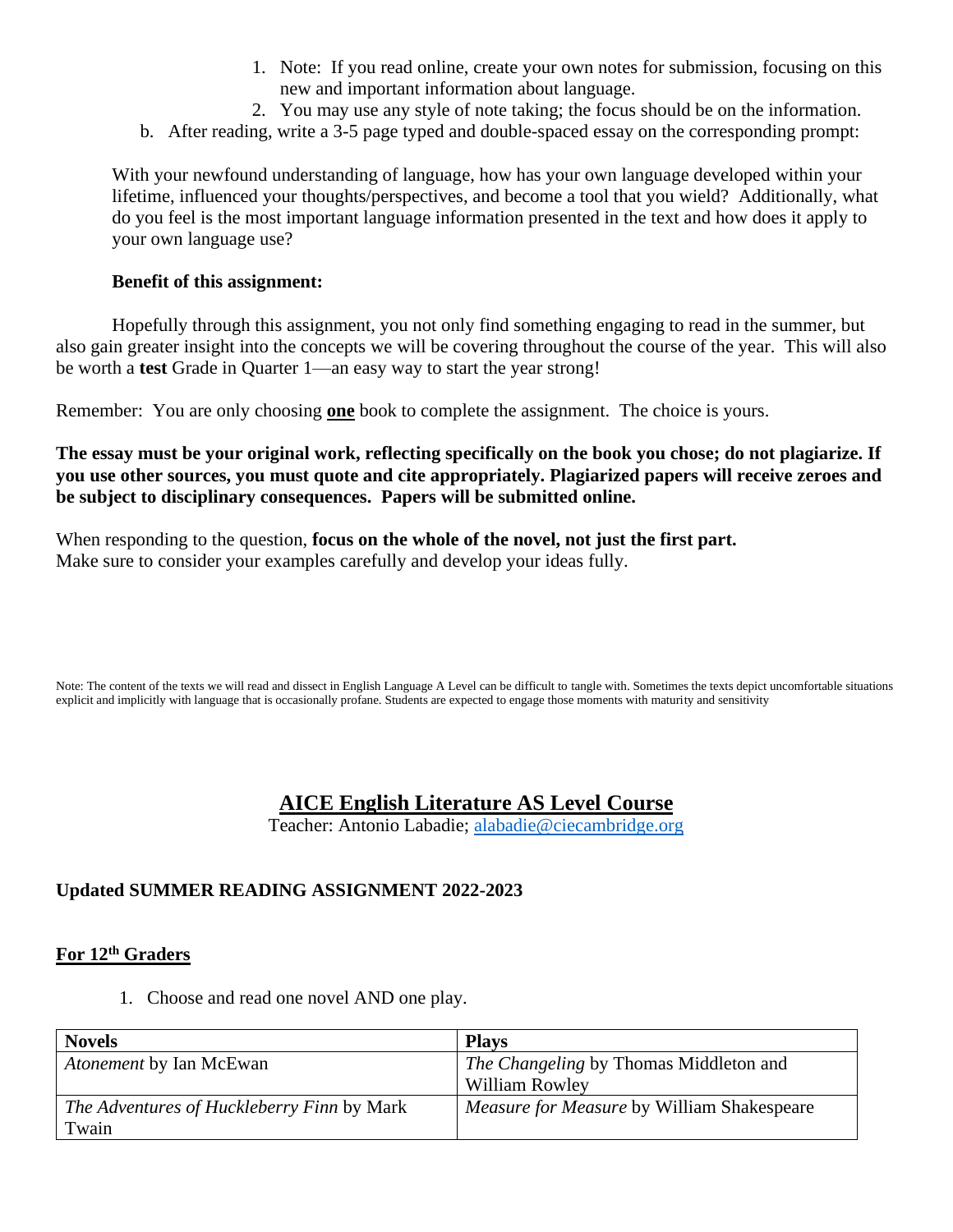- 2. List the major characters in each text and how each character relates to the overall plot.
- 3. Briefly (5 pages Maximum) discuss how both chosen texts texts explore the topic(s) of identity, gender, and/or societal norms and expectations.
- 4. Project will be submitted no later than the Friday of the first week of school.

If you would like to pre-purchase the novels/ texts that will be used throughout the year, the titles are listed below.

| 12 <sup>th</sup> Grade Reading List   |  |
|---------------------------------------|--|
| Sir Gawain and the Green Knight       |  |
| (Armitage)                            |  |
| Atonement (McEwan)                    |  |
| The Changeling (Middleton and Rowley) |  |
| Measure for Measure (Shakespeare)     |  |
| Petals of Blood (Thiong'o)            |  |
| The Adventures of Huckleberry Finn    |  |
| (Twain)                               |  |
| The Trials of Brother Jero And Jero's |  |
| Metamorphosis (Soyinka)               |  |

#### **For AICE Global Perspectives and Research AS Level Course**

Teacher: Kara Goodman; kgoodman@ciecambridge.org

**Purpose**: To further explore arguments surrounding global issues and the many contributors, systems, and possible solutions entangled therein.

**Objective**: To explore the role of documentary film-making in revealing problems, presenting an argument, and even calling to action.

As much as I would like to challenge you to view all the films below, choose **TWO** of the following documentaries to watch in their entirety. While viewing and after viewing, address various aspects of the films through a formal analysis focusing on global perspectives and implications. Even though documentaries in their pure form are intended to be expository in nature, we know they utilize all the traditional argumentative appeals and even fallacies. Therefore, we need to weigh the information presented against the method of presentation.

Once you have chosen **TWO** of the films from the list, watch them and complete the following for each one. Cite/reference specific elements of the films (and even watch more than once if necessary). Ø *Inside Job*

Ø *Freakonomics* Ø *13th* Ø *Icarus* Ø *Inside Job* Ø *Citizenfour* Ø *Fed Up* Ø *Chasing Ice* Ø *The Devil We Know* Ø *The Fog of War*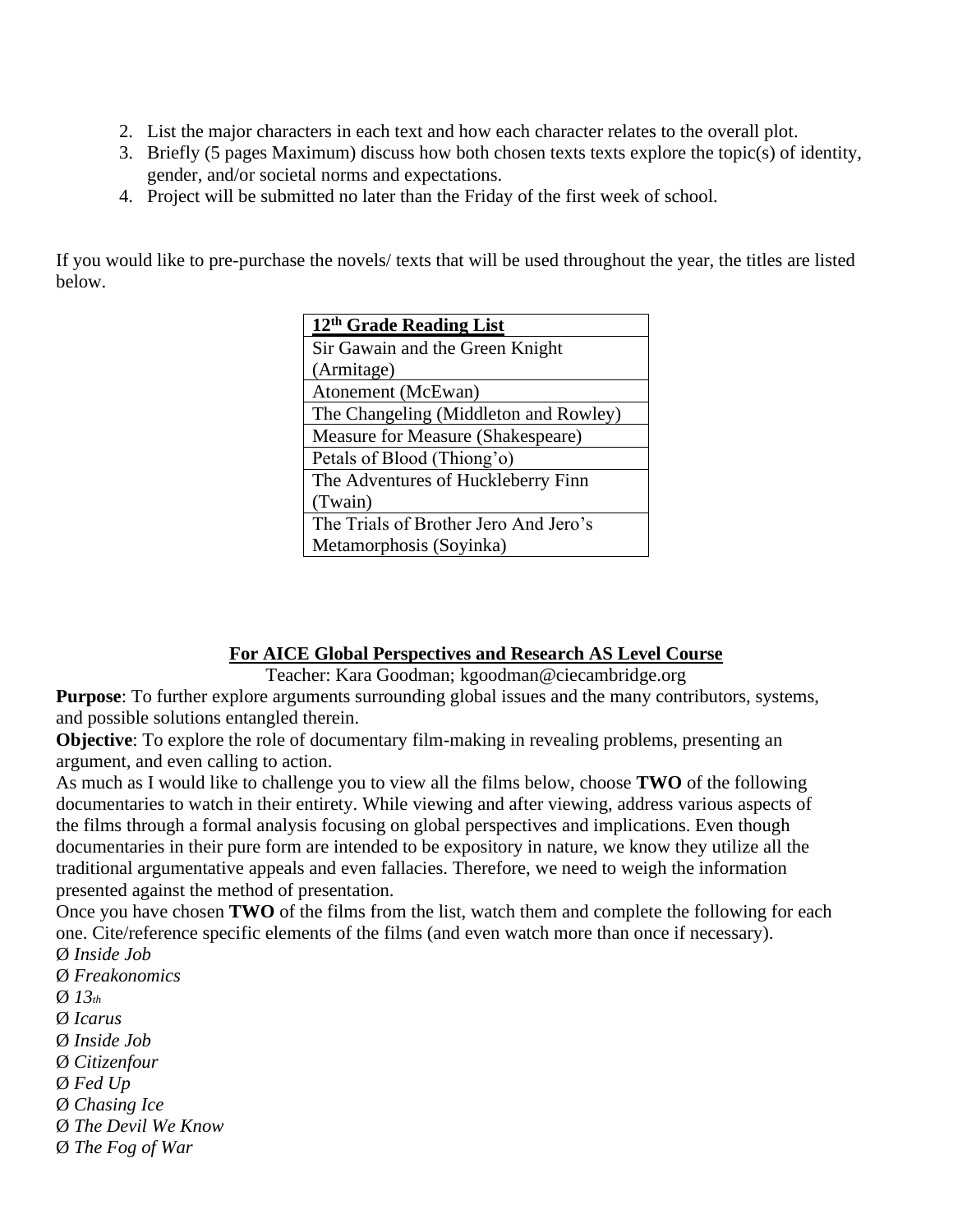Ø *Bowling for Columbine* Ø *The Corporation* Ø *A Place at the Table* Ø *Black Gold* Ø *The True Cost* Ø *Poverty, Inc.* Ø *The End of Poverty?* Ø *Blue Gold: World Water Wars* Ø *Crip Camp* Ø *The Unknown Known* **Task**:

a. Provide a brief **summary** of the film. Include both subject and purpose. (75 words) Ex. In Spurlock's documentary, *Super-Size Me*, Spurlock examines the effects McDonalds has on the body in order to illustrate the harmful effects of fast food and to possibly enact change in the way Americans eat."

b. Identify the director and whether or not you feel that he/she is pushing his/her **bias** or opinion. What is the **claim** being made? Is it presented in a one-sided manner or more balanced? Explain. c. What **reasons** (intermediate conclusions) are used to support the claim of the film? (list at least 3)

d. Explain two specific **examples** with factual evidence that backs up their respective reasons. (50 words).

e. In what ways do **graphics** or other visual elements of the film support the message? [charts and graphic representations, cartoons, maps, black and white images vs color, etc.] Describe.

f. **Evaluate** the argument. Is the film successful in presenting its message? Explain. Is there a clear call to action? (If so, what is it?) In what ways has it challenged, changed, or solidified your personal stance on the topic? (75 words minimum)

All writing should reflect clear thought and expression at the advanced level expected of Cambridge performance. Please take time to plan and proofread your responses. Word counts are minimum requirements, so you may need to expand your answers.

# **AS AICE Global Summer Work--Documentary Project**

Mrs. K. Goodman – [kgoodman@ciecambridge.org](mailto:kgoodman@ciecambridge.org)

Due the first week of school. Please address questions/concerns via email.

**Purpose**: To further explore arguments surrounding global issues and the many contributors, systems, and possible solutions entangled therein.

**Objective**: To explore the role of documentary film-making in revealing problems, presenting an argument, and even calling to action.

As much as I would like to challenge you to view all the films below, choose **TWO** of the following documentaries to watch in their entirety. While viewing and after viewing, address various aspects of the films through a formal analysis focusing on global perspectives and implications. Even though documentaries in their